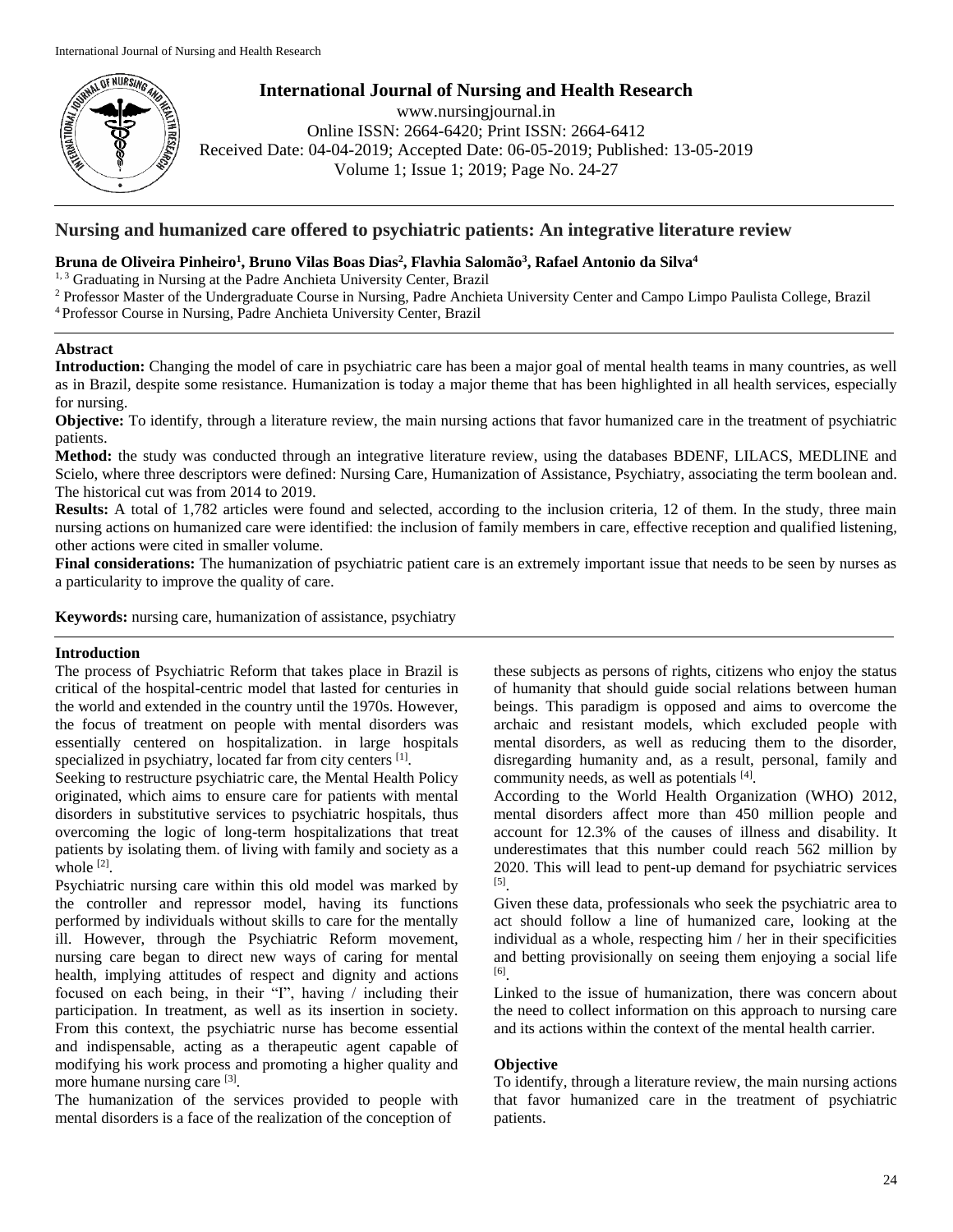# **Method**

This is an integrative literature review research. For the bibliographic survey we used the scientific electronic databases: Nursing Database (BDENF), Latin American and Caribbean Health Sciences Literature (LILACS), Medical Literature Analysis and Retrieval System Online (MEDLINE) and virtual health library Scientific Electronic Libary On Line (Scielo). Three descriptors were defined: Nursing Care, Humanization of Assistance, Psychiatry, associated with Boolean operator "AND". The research took place in the second semester of 2019, according to the inclusion criteria: articles published in Portuguese between 2014 and 2019; available in consulted

databases and in full text. The exclusion criteria adopted were: bibliographic review articles, editorials, abstracts, articles published in a language other than Brazilian Portuguese, articles that are not available in full, and outside the 2014 and 2019 period.

### **Results**

Table 1 will present the descriptors used, databases, number of articles found and selected articles, according to the integrative literature review. Table 1 presents the articles in relation to the base, year, author, theme and conclusion.

**Table 1:** List of the association of descriptors used, databases, number of articles found and selected articles.

| <b>Descriptors</b>                                  | <b>Base</b> |      | <b>Articles FoundSelected Articles</b> |
|-----------------------------------------------------|-------------|------|----------------------------------------|
| Nursing Care and Humanization of Assistance Lilacs  |             | 1144 |                                        |
| Nursing Care and Humanization of Assistance Bdenf   |             | 216  | 0                                      |
| Nursing Care and Humanization of Assistance Medline |             | 332  | 02                                     |
| Nursing Care and Humanization of Assistance Scielo  |             | 40   | $\theta$                               |
| Nursing Care and Psychiatry                         | Lilacs      | 24   | 03                                     |
| Nursing Care and Psychiatry                         | Bdenf       | 13   | 01                                     |
| Nursing Care and Psychiatry                         | Medline     | 01   | 01                                     |
| Nursing Care and Psychiatry                         | Scielo      | 02   | 01                                     |
| Humanization of Assistance and Psychiatry           | Lilacs      | 0    | 01                                     |
| Humanization of Assistance and Psychiatry           | Bdenf       | 07   | 01                                     |
| Humanization of Assistance and Psychiatry           | Medline     | 01   | 01                                     |
| Humanization of Assistance and Psychiatry           | Scielo      | 02   | 01                                     |
| Total                                               |             | 1782 | 12                                     |

**Table 2:** List of articles found according to database, year, author, theme and conclusions.

| <b>Base</b>   | Year / Author                                                                              | <b>Theme</b>                                                                                                           | <b>Conclusion</b>                                                                                                                                                                                                                                                |
|---------------|--------------------------------------------------------------------------------------------|------------------------------------------------------------------------------------------------------------------------|------------------------------------------------------------------------------------------------------------------------------------------------------------------------------------------------------------------------------------------------------------------|
| <b>BDENF</b>  | 2015 / Oliveira LC, Silva<br>JC, Guimarães J.                                              | Humanized care: discovering the<br>RAR, Medeiros MN Queiroz possibilities in the practice of mental<br>health nursing. | The study points to the need to include the family in care, as well as<br>the availability of nurses to listen, welcome, give attention and to<br>relate with attention.                                                                                         |
| <b>LILACS</b> | 2015 / Souto VT.<br>Mostardeiro SCTS, Terra<br>MG, Soccol KLS, Xavier<br>MS, Teixeira JKL. | Care of the Nursing Team in the<br>Perception of Family Members of<br>Psychiatric Patients.                            | Understanding the needs and expectations of family members becomes<br>relevant to the definition of responsibilities and strategies to be<br>incorporated into humanized care.                                                                                   |
| <b>SCIELO</b> | 2014 / Tavares CMM, Cortez<br>EA, Muniz MP.                                                | Care in the psychiatric hospital from<br>the perspective of the nursing staff.                                         | Nursing care in psychiatry requires qualified listening, seeking<br>complicity and reciprocity with the patient.                                                                                                                                                 |
| <b>LILACS</b> | 2019 /Medeiros AD, et al.                                                                  | Resilient characteristic of families<br>living with psychological distress.                                            | By family members, changes in attitude and significant personalities<br>were reflected in the evolution of better coexistence and way of acting<br>with their relative with psychological distress, allowing the<br>identification of resilient characteristics. |
| <b>LILACS</b> | 2019 / Cassiano APC,<br>Marcolan JF, Silva DA.                                             | Primary health care: stigma to<br>individuals with mental disorders.                                                   | Disruption of stigmas in psychiatric patient care and establishment of<br>an effective care plan.                                                                                                                                                                |
|               | MEDLINE 2017 / Carvalho R, Rocha D.                                                        | Humanization of care: What do<br>nursing students think?                                                               | Present an ethical posture in the care of psychiatric patients.                                                                                                                                                                                                  |
| <b>BDENF</b>  | 2015 / Penia MNM, Oselame<br>GB.                                                           | Humanization of hospital care:<br>integrative review.                                                                  | Humanization involves the entire health institution and should be part<br>of the way of thinking and acting, the planning process, management<br>and even the work processes of the health team.                                                                 |
| <b>BDENF</b>  | 2014 / Silva TLS, Kalinke<br>LP.<br>Mantovani MF.<br>Mathias AF, Capistrano FC.            | Profile of hospitalizations in a<br>psychiatric unit From a general<br>hospital.                                       | Advocate for closer family ties to help promote the individual's<br>rehabilitation.                                                                                                                                                                              |
|               | 2016 / Moll MF, Mendes<br>MEDLINE AC, Ventura CAA, Mendes<br>IAC.                          | Nursing care and the exercise of<br>human rights: An analysis from<br>reality in Portugal.                             | The family approach, a care assistance plan and the creation of social<br>inclusion strategies are indispensable for humanized care.                                                                                                                             |
| <b>LILACS</b> | 2019 / Pimenta FJNA,<br>Barros MMA.                                                        | Nursing actions and practices<br>at an emergency hospital in Porto<br>Velho-RO.                                        | regarding psychiatric patients treated The welcoming along with a qualified listening favors the construction<br>of the bond between nurse and patient for humanized care.                                                                                       |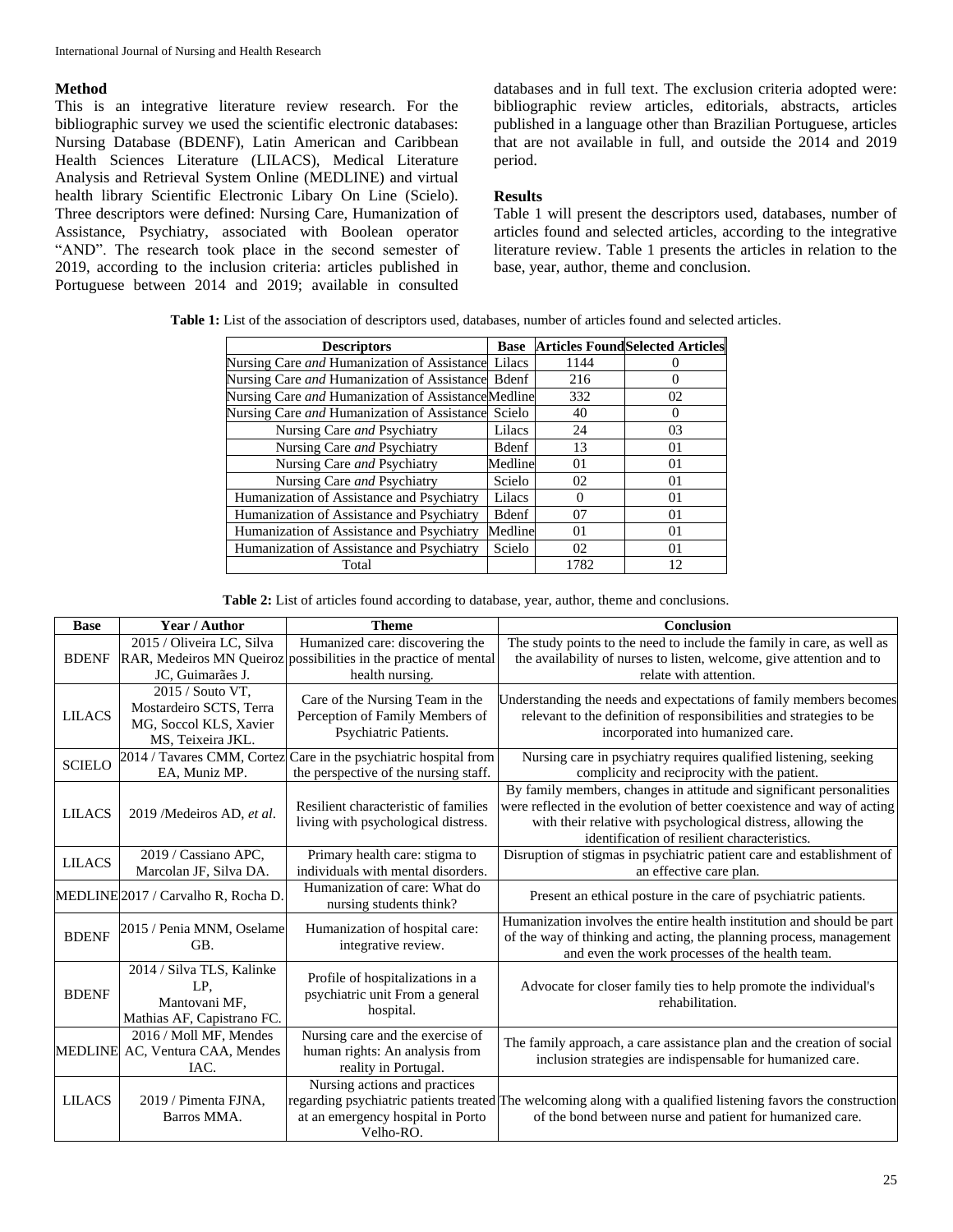| <b>MED</b><br><b>LINE</b> | 2016 / Souza ABS, Oliveira<br>LKP, Schneid JL.                                   | Welcoming in primary care by the<br>nursing staff to patients with mental<br>disorders: a theoretical review. | The embracement is presented as a technology of great impact in the<br>health promotion of the psychiatric patient, in which it tightens the<br>bond and promotes a reflexive action with the ethical development to<br>listen and dialogue.                                  |
|---------------------------|----------------------------------------------------------------------------------|---------------------------------------------------------------------------------------------------------------|-------------------------------------------------------------------------------------------------------------------------------------------------------------------------------------------------------------------------------------------------------------------------------|
|                           | LILACS 2015 / Carrara GLR, Moreira<br>GMD, Facundes GM, Pereira<br>RS. Boldo PL. | Humanized nursing care in mental<br>health.                                                                   | When family members believe in the improvement of the psychiatric<br>patient and begin to understand that for this they need to take<br>responsibility for treatment, we must not forget that these family<br>members also need support, guidance from nursing professionals. |

After analyzing the 12 studies selected to be part of this study, the most important nursing care that favors the humanization of the psychiatric patient was raised, as shown in Table 3.

**Table 3:** List of the main actions of nurses that favor humanized care for psychiatric patients.

| <b>Nursing actions</b>                      | Number of citations % |    |
|---------------------------------------------|-----------------------|----|
| Family inclusion in care                    |                       | 24 |
| <b>Affectionate Welcoming</b>               |                       | 20 |
| <b>Qualified Listening</b>                  |                       | 16 |
| Establishment of effective therapeutic plan |                       | 12 |
| Team Preparation and Qualification          | っ                     | 8  |
| Interaction with the patient                |                       |    |
| Creating social inclusion strategies        |                       |    |
| Relationship with attention                 |                       |    |
| Behave ethically                            |                       |    |
| Demonstrate complicity and solidarity       |                       |    |
| Total                                       | 25                    |    |

### **Discussion**

According to the results, the nursing action that most favors the humanized care of psychiatric patients is the inclusion of family members in care, with 24%.

Family members have an optimistic and hopeful stance in overcoming adversity and try to maintain a positive family bond based on love, respect, faith, solidarity and companionship when accompanied by the nursing staff. They make the ability to cope with change and adaptation fundamental to better family reorganization and that exchanging experiences with staff has provided a differentiated look at changes in behavior [7].

In addition, the influences of the team's interaction with the family legitimize the perception that when family members do not feel welcomed or have their needs met, the relationship with the team is another negative aspect. From this point of view, it is understood that in nursing practice interaction is a primary element of care, because it is through it that establishes a relationship with the care subject and his family, making it possible to realize their needs and assist them in a humane way [8] .

Regarding the issue of reception, the second most cited in the results, it presents itself as a technology of great impact on health promotion, which tightens the bond, mobilizes nurses' sensitivity and promotes a reflexive action with ethical and supportive development. to listen and dialogue. Reception contributes significantly to the construction and consolidation of the humanization of care <sup>[9]</sup>.

The third in action, listening, Tavares, the interviewed nurses who provide care to psychiatric patients, that care in psychiatric nursing always requires qualified listening. They considered that sensitive listening should be a conduct to be performed in their practice by every nurse. In addition, the study proves to be very important what the sufferer says, as his speech can signal

something serious, from an intensification of the symptom or anguish, to suicide. Pay close attention to what they say.

*"Sometimes there in his [patient's] speech he even brings something very serious. Even on the question of suicide. Sometimes it is already signaling something and we do not always understand or do not pay attention to it. What also happens is that we do not have so much time to pay this attention, to be there, to be paying close attention to what they are signaling "* [6] *.*

For the elaboration of a therapeutic project, when nurses individually recommend it to each user according to their pathology, they are demonstrating their commitment and interest in establishing in the practice of services what was recommended by the Psychiatric Reform and endorsed. by the deliberations of the third National Conference on Mental Health. Its commitment to the practice of humanized nursing is clear, as well as the welcoming and affective therapeutic relationships as instruments to achieve this humanization [10].

For the preparation of the team, the deficiency in the qualification of professionals in the performance of their duties can become a driving force for violent and non-therapeutic actions, making it impossible to establish a bond and thus hindering the care of the psychiatric patient. Failure to address the issue is seen as one of the deficiencies in the training of nurses and nursing technicians that has repercussions on their professional life, leading to a difficulty in providing care to patients in psychotic crises. It is understood that continuing education contributes to the process of consolidation of psychiatric reform so that professionals have greater knowledge about the forms of care, planning and interventions in patients with psychiatric patients [11].

To practice the humanization of nursing care to psychiatric patients requires, at a minimum, the availability of nurses to interact with the patient, in order to better understand the investigated [10].

The strategies of social inclusion developed by nurses, as they enable the most effective exercise of human rights, especially civil rights, which relate directly to the family context. The nursing care plan should contemplate social inclusion, prioritize strategies that highlight the training of social skills. The periodicity of care is according to the needs of each patient and this defines a therapeutic plan that is variable and depends on the evolution of each one, as well as their insertion and maintenance in social activities, work, family, among others [12]. Regarding the relationship with care to the psychiatric patient, a person with mental illness or his family when looking for a hospital or health professional has the desire to alleviate his symptoms and relieve him of his suffering. He wants to be careful with care and especially attention. The person brings his